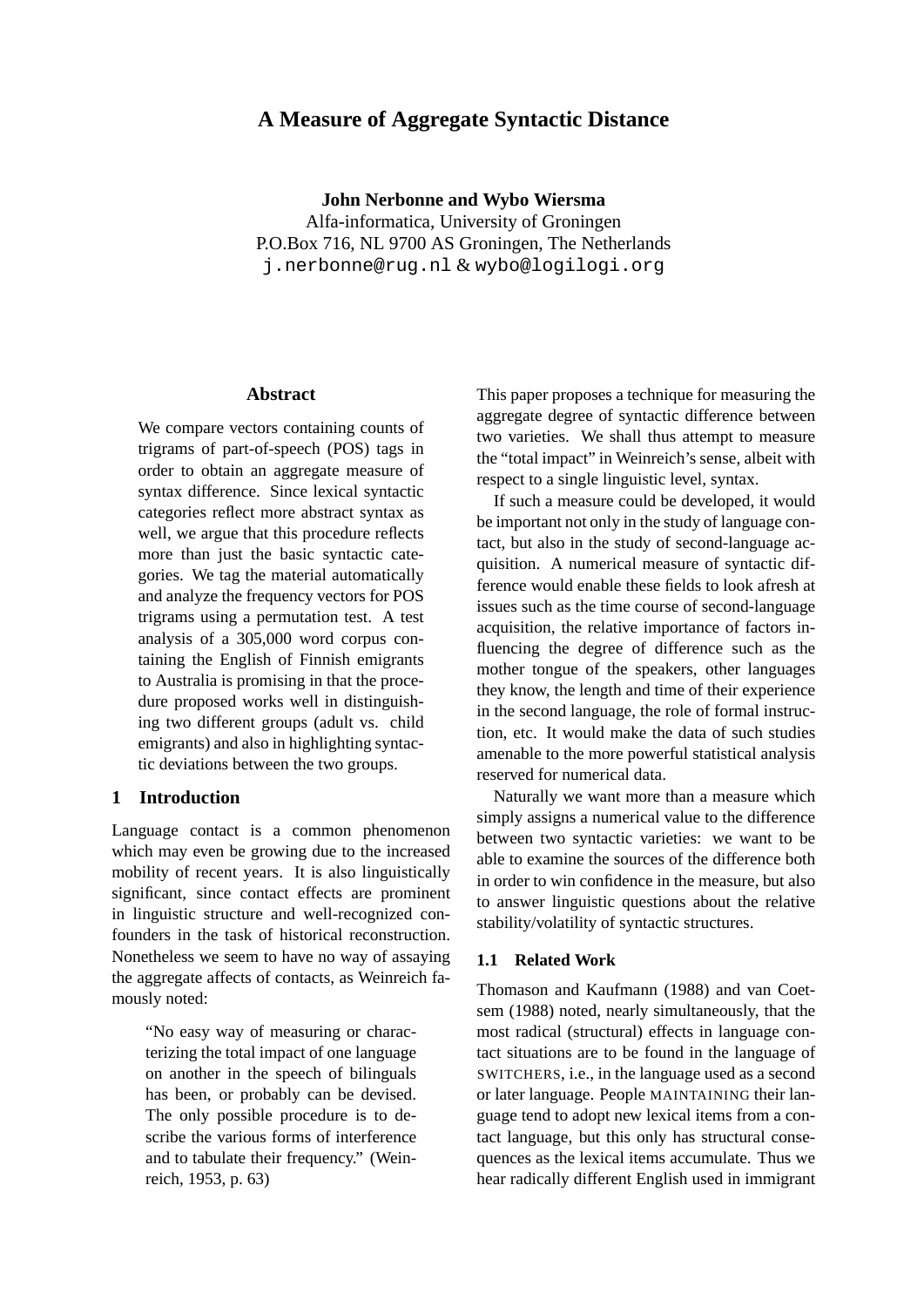communities in the English-speaking world, but the natives in contact with these groups do not tend to modify their language a great deal. This suggests that we should concentrate on those switching as we begin to develop measures of aggregate difference.

Poplack and Sankoff (1984) introduced techniques for studying lexical borrowing and its phonological effects, and and Poplack, Sankoff and Miller (1988) went on to exploit these advances in order to investigate the social conditions in which contact effects flourish best.

We follow Aarts and Granger (1998) most closely, who suggest focusing on tag sequences in learner corpora, just as we do. We shall add to their suggest a means of measuring the aggregate difference between two varieties, and show how we can test whether that difference is statistically significant.

# **2 Syntactic Footprints**

In this section we justify using frequency profiles of trigrams of part-of-speech (POS) categories as indicators of syntactic differences. We shall first automatically tag second-language speakers' corpora with syntactic categories:

| Oh         | that        | 'с   | a            | just     | a   |
|------------|-------------|------|--------------|----------|-----|
| <b>INT</b> | <b>PRON</b> | COP  | ART          | EXCL     | ART |
| fun        | 1n          | a    | ,            | Helsinki |     |
| N-COM      | PREP        | A RT | <b>PAUSE</b> | N-PROP   |     |

We then collect these into overlapping triples (trigrams). The tag-trigrams include triples such as INT-PRON-COP and PRON-COP-ART.

We consider three possible objections to proceeding this way. First, one might object that unigrams, bigrams, also should be compared. We are in fact sympathetic to the criticism that  $n$ grams for  $n \neq 3$  should also be compared, at least with an eye toward refining the technique, and we have performed experiments with bigrams and with combinations of  $n$ -grams for larger  $n$ , but we restrict the discussion here to trigrams in order to simplify presentation. Second, our choice of part-of-speech categories may bias the results, since other research might use other POS categories, and third, that POS trigrams do not reflect syntax completely. We first develop these last two objections further, and then explain why it is reasonable to proceed this way.

Ideally we should like to have at our disposal the syntactic equivalent of an international phonetic alphabet (IPA, 1949), i.e. an accepted means

of noting (an interesting level of) syntactic structure for which there was reasonable scientific consensus. But no such system exists. Moreover, the ideal system would necessarily reflect the hierarchical structure of dependency found in all contemporary theories of syntax, whether directly based on dependencies or indirectly reflected in constituent structure. Since it is unlikely that researchers will take the time to hand-annotate large amounts of data, meaning we shall need automatically annotated data, this leads to a second problem, viz., that our parsers, the automatic data annotators capable of full annotation, are not yet robust enough for this task. (Even the best score only about 90% per constituent on edited newspaper prose.)

We have no solution to the problem of the missing consensual annotation system, but we wish to press on, since it will be sufficient if we can provide a measure which correlates strongly with syntactic differences. We note that natural language processing work on tagging has compared different tag sets, noting primarily the obvious, that larger sets result in lower accuracy (Manning and Schütze, 1999,  $372ff$ .). Since we aim here to contribute to the study of language contact and second-language learning, we shall choose a linguistically sensitive set, that is, a large set designed by linguists. We have not experimented with different tagsets.

With regard to the second objection, the fact that syntax concerns more than POS trigrams, we wish to deny that this is a genuine problem for the development of a measure of difference. We note that our situation in measuring syntactic differences is similar to other situations in which effective measures have been established. For example, even though researchers in first language acquisition are very aware that syntactic development is reflected in the number of categories, and rules and/or constructions used, the degree to which principles of agreement and government are respected, the fidelity to adult word order patterns, etc., still they are in large agreement that the very simple MEAN LENGTH OF UTTERANCE (MLU) is an excellent measure of syntactic maturity (Ritchie and Bhatia, 1998). Similarly, life expectancy and infant mortality rates are considered reliable indications of health when large populations are compared. We therefore continue, postulating that the measure we propose will corre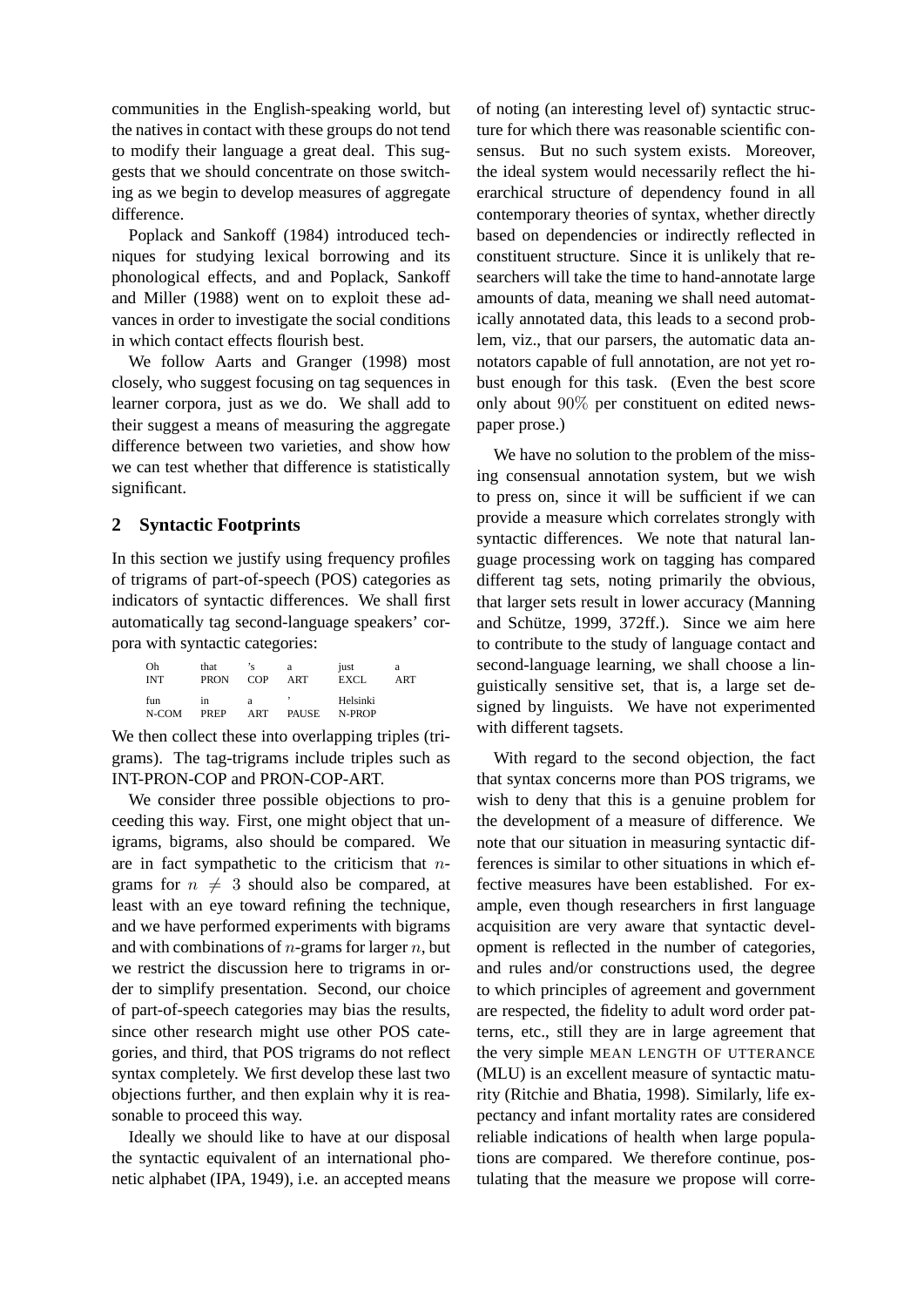late with syntactic differences as a whole, even if it does not measure them directly.

In fact we can be rather optimistic about using POS trigrams given the consensus in syntactic theory that a great deal of hierarchical structure is predictable given the knowledge of lexical categories, in particular given the lexical HEAD. Sells (1982, §§ 2.2, 5.3, 4.1) demonstrates that this was common to theories in the 1980's (Government and Binding theory, Generalized Phrase Structure Grammar, and Lexical Function Grammar), and the situation has changed little in the successor theories (Minimalism and Head-Driven Phrase Structure Grammar). There is, on the other hand, consensus that the very strict lexicalism which Sells's work sketched must be relaxed in favor of "constructionalism" (Fillmore and Kay, 1999), but even in such theories syntactic heads have a privileged, albeit less dominant status.<sup>1</sup>

Let us further note that the focus on POS trigrams is poised to identify not only deviant syntactic uses, such as the one given as an example above, but also overuse and under-use of linguistic structure, whose importance is emphasized by researchers on second-language acquisition (Coseriu, 1970), (de Bot et al., 2005, A3,B3). According to these experts it is misleading to consider only errors, as second language learners likewise tend to overuse certain possibilities and tend to avoid (and therefore underuse) others. For example, Bot et al. (2005) suggest that non-transparent constructions are systematically avoided even by very good second-language learners).

### **2.1 Tagging**

We tagged the material using Thorsten Brants's *Trigrams 'n Tags* (TnT) tagger, a hidden Markov model tagger which has performed at state-ofthe-art levels in organized comparisons, achieving 96.7% correct on the material of the Penn Treebank (Brants, 2000).

Since our material is spoken English (see below), we trained the tagger on the spoken part of the *International Corpus of English* (ICE) from Great Britain, which consists of 500k words. This was suboptimal, as the material we wished to analyze was the English of Finnish emigrants to Australia, but we were unable to acquire sufficient Australian material.

We used the tagset of the TOSCA-ICE consisting of 270 tags (Garside et al., 1997), of which 75 were never instantiated in our material. In a sample of 1, 000 words we found that the tagger was correct for 87% of words, 74% of the bigrams, and 65% of the trigrams. As will be obvious in the presentation of the material (below), it is free conversation with pervasive foreign influence. We attribute the low tagging accuracy to the roughness of the material. It is clear that our procedure would improve in accuracy from a more accurate tagger, which would, in turn, allow application to smaller corpora.

We collect the material into a frequency vector containing the counts of 13, 784 different POS trigrams, one vector for each of the two sub-corpora which we describe below. We then ask whether the material in the one sub-corpus differs significantly from that in the other. We turn now to that topic.

### **3 Permutation Tests**

There is no convenient test we can apply to check whether the differences between vectors containing 13, 784 elements are statistically significant, nor how significant the differences are. Fortunately, we may turn to permutation tests in this situation (Good, 1995), more specifically a permutation test using a Monte Carlo technique. Kessler (2001) contains an informal introduction for an application within linguistics.

The fundamental idea in a permutation test is very simple: we measure the difference between two sets in some convenient fashion, obtaining  $\delta(A, B)$ . We then extract two sets at random from  $A \cup B$ , calling these  $A_1, B_1$ , and we calculate the difference between these two in the same fashion,  $\delta(A_1, B_1)$ , recording the number of times  $\delta(A_1, B_1) \geq \delta(A, B)$ , i.e., how often two randomly selected subsets from the entire set of observations are at least as different as (usually more different than) the original sets were. If we repeat this process, say, 10, 000 times, then n, the number of times we obtain more extreme differences, allows us to calculate how strongly the original two sets differ from a chance division with respect to δ. In that case we may conclude that if the two sets were not genuinely different, then the original division into  $A$  and  $B$  was likely to the degree of  $p = n/10,000$ . In more standard hypothesis-

 $1$ One referee suggested that one might test the association between POS trigram differences and head differences experimentally, and we find this suggestion sensible.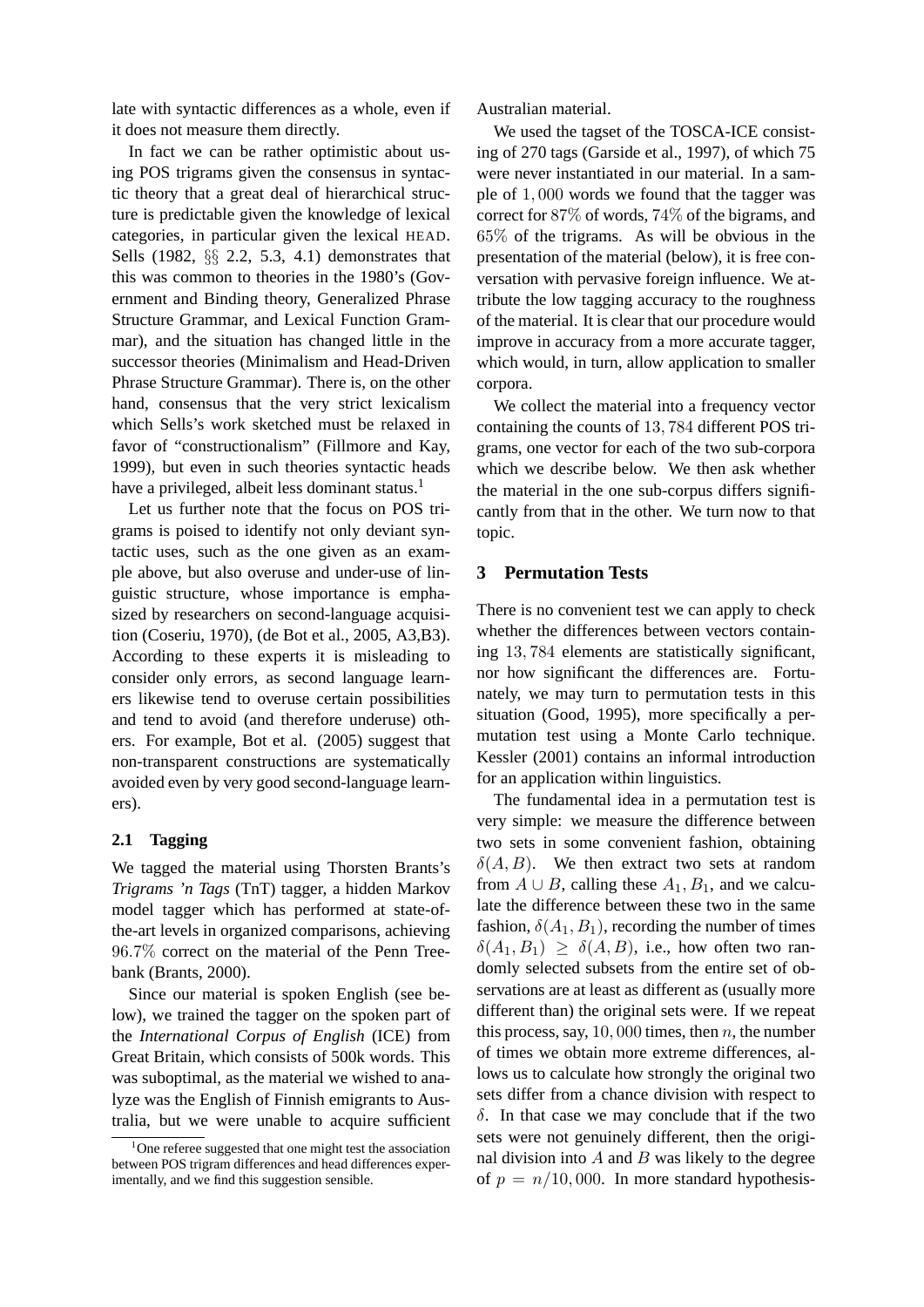testing terms, this is the p-value with which we may reject (or retain) the null hypothesis that there is no relevant difference in the two sets.

We would like to guard against three dangers in our calculations. First, given the ease with which large corpora are obtained, we are uninterested in obtaining statistical significance through sheer corpus size. We aim therefore at obtaining a measure that is sensitive only to relative frequency, and not at all to absolute frequency (Agresti, 1996). Permutation tests effectively guard against this danger, if one takes care to judge samples of the same size within the permutations.

Second, we are mindful of a potential confounding factor, viz., the syntactical intra-dependence found within sentences (especially between adjoining POS trigrams). If we permuted  $n$ -grams, we might in part measure the internal coherence of the two initial sub-corpora, i.e., the coherence due to the fact that both sub-corpora use language conforming to the rules of English syntax. If we permuted n-grams, this coherence would be lost, and the measurement of difference would be affected. In the terminology of permutation statistics: the elements that are permuted must be reasonably independent. So we shall permute not  $n$ -grams, but rather entire sentences.

Third, the decision to permute sentences rather than  $n$ -grams exposes us to a confound due to systematically different sentence lengths. While the result of permuting elements in a Monte Carlo fashion always results in two sub-corpora that have the same number of elements as in the basecase, our problem is that the elements we permute are sentences, while what we measure are n-grams. Now if the original two sub-corpora differ substantially in average sentence length, then the result of the Monte Carlo "shuffling" will not be similar to the original split with respect to the number of *n*-grams involved. The original subcorpus with longer sentences will therefore have many more  $n$ -grams in the base-case than in the random re-drawings from the combining corpora, at least on average. We address this danger systematically in the subsection below on withinpermutation normalizations  $(\S 3.2)$ .

We note a more subtle dependency we do not attempt to guard against. Some POS sequences (almost) only occur in relatively long sentences, e.g. the inversion that occurs in some conditionals *Were I in any doubt, I should not ...*. Perhaps

English subjunctives in general occur only in relatively long sentences. If this sort of structure occurs in one variety more frequently than in another, that is a genuine difference, but it might still be the reflection of the simpler difference in sentence length. One might then think that the second variety would show the same syntax if only it had longer sentences. As far as they are to be considered a problem in the first place, differences in syntax that are related to sentence length cannot be removed by (our) normalizations.

Permutation tests are a very suitable tool for finding significant syntactical differences, and for finding the POS trigrams that make a significant contribution to this difference.

### **3.1 Measuring Vector Differences**

The choice of vector difference measure, e.g. cosine vs.  $\chi^2$ , does not affect the proposed technique greatly, and alternative measures can be used straightforwardly. Accordingly, we have worked with both cosine and two measures inspired by the RECURRENCE  $(R)$  metric introduced by Kessler (Kessler, 2001, 157ff). Following Kessler, we also call our measures  $R$  and  $Rsq$ . The advantage of the  $R$  and  $Rsq$  metrics is that they are transparently interpretable as simple aggregates, meaning that one may easily see how much each trigram contributes to the overall corpus difference. We even used them to calculate a separate p-value per trigram.

Our  $R$  is calculated as the sum of the differences of each cell with respect to the average for that cell. If we have collected our data into two vectors  $(c, c')$ , and if i is the index of a POS trigram, R for each of these two vector cells is equal, as it is defined simply as  $R = \sum_i |c_i - \overline{c_i}|$ , with  $\overline{c_i} = (c_i + c'_i)$  $\langle i/2$ . The *Rsq* measure attributes more weight to a few large differences than to many small ones, and it is calculated:  $Rsq =$  $\sum_i (c_i - \overline{c_i})^2$ , with  $\overline{c_i}$  being the same as above (for R).

#### **3.2 Within-Permutation Normalization**

Each measurement of difference—whether the difference is between the original two samples or between two samples which arise through permutations—is taken over the collection of POS trigram frequencies once these have been normalized. We describe first the normalization that is required to cope with differences in sentence length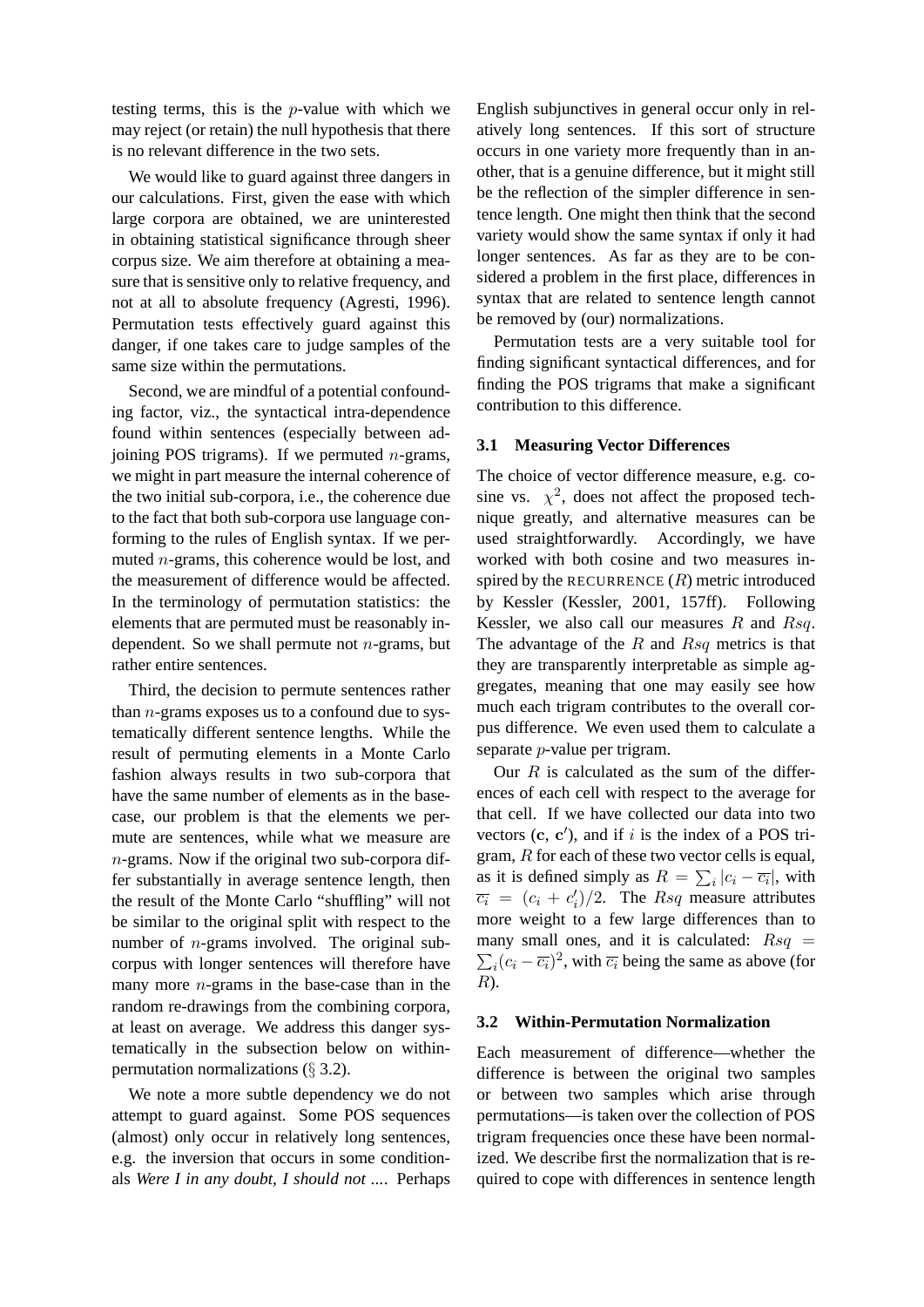which we call WITHIN-PERMUTATION NORMAL-IZATION, as it is applied within each permutation.

In case sub-corpora differ in sentence length, they will automatically differ in the number of  $n$ grams across permutations as well. Our Monte Carlo choice of alternatives does not change the relative number of sentences across permutations, but the number of POS trigrams in the groups will vary if no normalization is applied. Longer sentences give rise to larger numbers of POS trigrams per sentence, and therefore per sub-corpora. Applying the within-permutation normalization one or more times ensures that this does not infect the measurement of difference.

Protecting the measurement from sensitivity to differing numbers of POS trigrams per sentence is for us sufficient reason to normalize, but we also normalize in order to facilitate interpretation. We return to this below, in the definition of the rescaled vectors s<sup>y</sup>, s<sup>o</sup>.

We thus collect from the tagger a sequence of counts  $c_i$  of tag trigrams for each sample. We treat only the case of comparing two samples here, which we shall refer to as young  $(y)$  and old  $(o)$  for reasons which will become clear in the following section. We shall keep track of the sum-per-tag trigram as well, summing over the two sub-corpora.

$$
\begin{array}{rcl}\n\mathbf{c}^{\mathbf{y}} & = & < c_1^y, c_2^y, \dots, c_n^y > & N^y = \sum_{i=1}^n c_i^y \\
+ \mathbf{c}^{\mathbf{o}} & = & < c_1^o, c_2^o, \dots, c_n^o > & N^o = \sum_{i=1}^n c_i^o \\
\mathbf{c} & = & < c_1, c_2, \dots, c_n > & N (= N^y + N^o) \\
& = & \sum_{i=1}^n c_i\n\end{array}
$$

As a first step in normalization, we work with vectors holding the relative frequency fractions per group:

$$
\begin{array}{rcl}\n\mathbf{f}^{\mathbf{y}} & = < \ldots, f_i^y (= c_i^y / N^y), \ldots > \\
\mathbf{f}^{\mathbf{o}} & = < \ldots, f_i^o (= c_i^o / N^o), \ldots > \n\end{array}
$$

We note that  $\sum_{i=1}^{n} f_i^y = \sum_{i=1}^{n} f_i^o = 1$ .

We then compute the relative proportions per trigram, comparing now across the groups. This prepares for the step which redistributes the raw trigram counts to compensate for differences in sentence length.

$$
\mathbf{p}^{\mathbf{y}} = \langle ..., p_i^y (= f_i^y/(f_i^y + f_i^o)), ... \rangle
$$
  

$$
\mathbf{p}^{\mathbf{o}} = \langle ..., p_i^o (= f_i^o/(f_i^y + f_i^o)), ... \rangle
$$

We might also define a sum of  $\mathbf{p}^{\mathbf{y}} + \mathbf{p}^{\mathbf{o}}$ :

$$
\mathbf{p} = \langle ..., p_i (=(p_i^o + p_i^y) = 1), ... \rangle
$$

We do not actually use  $p$  below, only  $p^y$  and  $p^o$ , but we mention it for the sake of the check it allows that  $p_i^y + p_i^o = 1, \forall i$ .

We then re-introduce the raw frequencies per category to obtain the normalized, redistributed counts  $\mathbf{C}_{\mathbf{n}}^{y}$ ,  $\mathbf{C}_{\mathbf{n}}^{o}$ . Note that we use the total count of the trigram in both samples to redistribute (thus redistributing these counts based on the trigram totals in both samples):

$$
\begin{array}{rcl} {\bf C^y_n} & = & <... , p_i^y \cdot c_i,...> \\ {\bf C^o_n} & = & <... , p_i^o \cdot c_i,...> \end{array}
$$

Up to this point the normalization has corrected for differences in sentence length, or to be more precise, for differences in the numbers of  $n$ -grams which may appear as a result of permuting sentences. For larger numbers of trigrams the situation will become:  $N^y = \sum_{i=1}^n c_i^y \approx \sum_{i=1}^n \mathbf{C}_i^y$ i so that we have effectively neutralized the increase or decrease in the number of  $n$ -grams which might have arisen due to sentence length. Without this normalization a skew in sentence length in the base case would cause changed, in the worst case increased, and perhaps even extreme, significance. During random permutation, where longer sentences will tend to be distributed more evenly between the sub-corpora, a disproportionately larger number of n-grams would be found in the sub-corpus corresponding to the base corpus with shorter sentences. We have now normalized so that that effect will no longer appear.

We illustrate the normalizations up to this point in Table 1. We see already that the overall effect is to shift mass to the smaller sample. Notice also that if we were to define  $C = C^{y} + C^{o}$ , then  $C = c$ , since  $C<sup>y</sup>$  and  $C<sup>o</sup>$  are a redistribution of c using  $p^y$  and  $p^o$ , whose sum p is 1 under all circumstances, as was noted above. At the same time  $c^y \neq C^y$  and  $c^o \neq C^o$  (if there were differences in sentence lengths). The values obtained at this point may be measured by the vector comparison measure (cosine or  $R(sq)$ ).

We use this redistributing normalization instead of just the relative frequency because using relative frequency would cause trigrams occurring mainly and frequently in the short-sentence group to become extremely significant. This is especially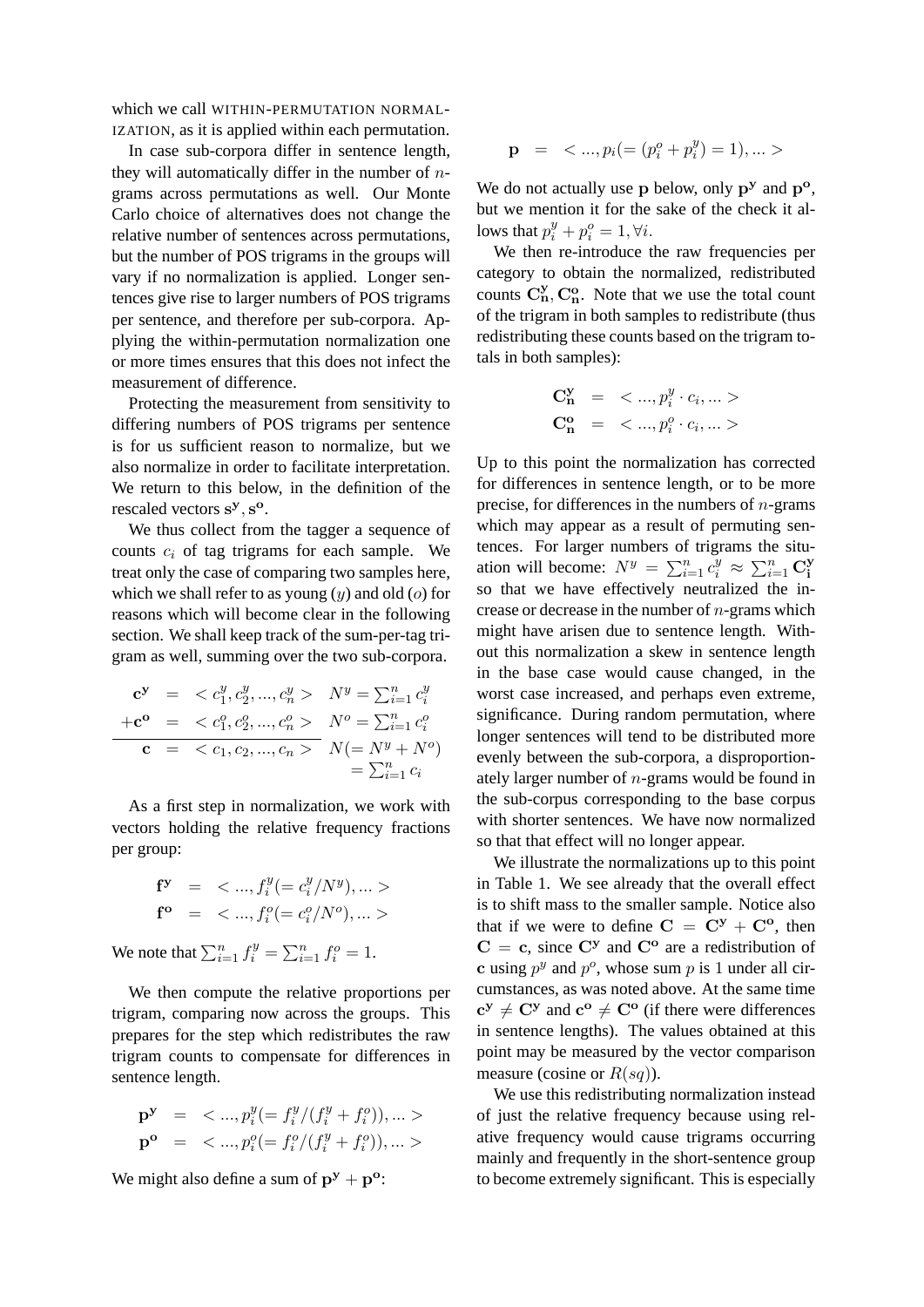|               | Group y |     | Group o |                | Group y' |     |          | Group o' |  |
|---------------|---------|-----|---------|----------------|----------|-----|----------|----------|--|
|               | T1      | T2  | T1      | T <sub>2</sub> | T1       | T2  | T1       |          |  |
| counts c      | 15      | 10  | 90      | 10             | 10       |     |          |          |  |
| rel. freq. f  | 0.6     | 0.4 | 0.9     | 0.1            | 0.5      | J.5 |          |          |  |
| norm. prop. p | 0.4     | 0.8 | 0.6     | 0.2            | 0.33     |     | $0.67\,$ |          |  |
| trigram $c_i$ | 105     | 20  | 105     | 20             | 27       | 10  | 27       | 10       |  |
| redistrib. C  | 42      | 16  | 63      |                | 9        | 10  |          |          |  |

Table 1: Two examples of the normalizations applied before each measurement of vector difference. On the left groups y and o are compared on the basis of the two trigrams  $T1$  and  $T2$ . The counts are shown in the first row, then relative frequencies (within the group), normalized relative proportions, and finally redistributed normalized counts. The two numbers in boldface in the 'count' line are compared to calculate the underlined relative frequency (on the left) in the 'relative frequency' line (in general counts are compared within groups to obtain relative frequencies). Next, the two underlined fractions of the 'relative frequency' row are compared to obtain the corresponding fractions (immediately below) of the 'normalized proportions' row. Thus relative frequencies are compared across groups (sub-corpora) to obtain the relative proportions. The trigram count row shows the counts per trigram type, and the 'redistributed' row is simply the product of the last two. The second example (on the right) demonstrates that missing data finds no compensation in this procedure (although we might experiment with smoothing in the future).

distorting if one calculates the per trigram type pvalue ( $R$  or  $Rsq$  for a single i).

The normalization does not eliminate all the irrelevant effects of differing sentence lengths. To obtain further precision we iterate the steps above a few times, re-applying the normalization to its own output. We are motivated to iterate the procedure for the following reason. If a trigram is relatively more frequent in the smaller sub-corpus, it must then also be relatively less frequent within the entire corpus (less frequent within the two subcorpora together), so there is less frequency mass to re-distribute for these trigrams than for trigrams that are relatively more frequent in the larger subcorpus (those will be more frequent within the entire corpus). A special case of this are  $n$ -grams that occur only in one sub-corpus. If they occur only in the larger sub-corpus then their mass will never be re-distributed in the direction of the smaller sub-corpus, since zero-frequencies within one sub-corpus will always result in zero relative weight (in the current set-up).<sup>2</sup> This means that after normalization the larger sub-corpus will always still be a bit larger than the smaller one. After one normalization the effect of these factors is small, but we can reduce it yet further by iterating the normalization. This is worthwhile since we wish to be certain. After five iterations the relative sizedifference between our normalized sub-corpora is less than 0.1% for trigrams of the full ICE-tagset (and even a thousand times smaller for the reduced tagset). We regard this as small enough to effectively eliminate corpus size differences as potential problems.

For the purposes of interpretation we also scale everything down so that the average redistributed count is 1. We do this by dividing each  $C_i^y$  $i^y$ ,  $C_i^o$  by  $N/2n$ , where N is the total count of all trigrams and  $n$  is the number of trigram categories being counted. Note that  $N/2n$  is the average count of a given trigram in one of the groups.

$$
\begin{array}{rcl} {\bf s}^{\bf y} & = {\bf c}^{\bf y} \cdot 2n/N & = & <...,{\cal C}_i^y \cdot 2n/N,...> \\ {\bf s}^{\bf o} & = {\bf c}^{\bf o} \cdot 2n/N & = & <...,{\cal C}_i^o \cdot 2n/N,...> \end{array}
$$

These values might just as well be submitted to the vector comparison measure since they are just linear transformations of the redistributed C values. The scaling expresses the trigram count as a value with respect to the total  $2n$  of counts involved in the comparison, and, since  $\sum_{i=1}^{n} c_i^y + \sum_{i=1}^{n} c_i^o =$  $N$ ,  $\sum_{i=1}^{n} s_i^y + \sum_{i=1}^{n} s_i^0 = 2n$ . As there are n sorts of trigrams being compared in two groups, it is clear that the average value in these last vectors will be 1.

Similarly, this normalized value will be higher than 1 for trigrams that are more frequent than average. Now if we sort the trigrams by frequency—

<sup>&</sup>lt;sup>2</sup>Alternatively, we might have explored a Good-Turing estimation of unseen items (Manning and Schütze, 1999, p. 212).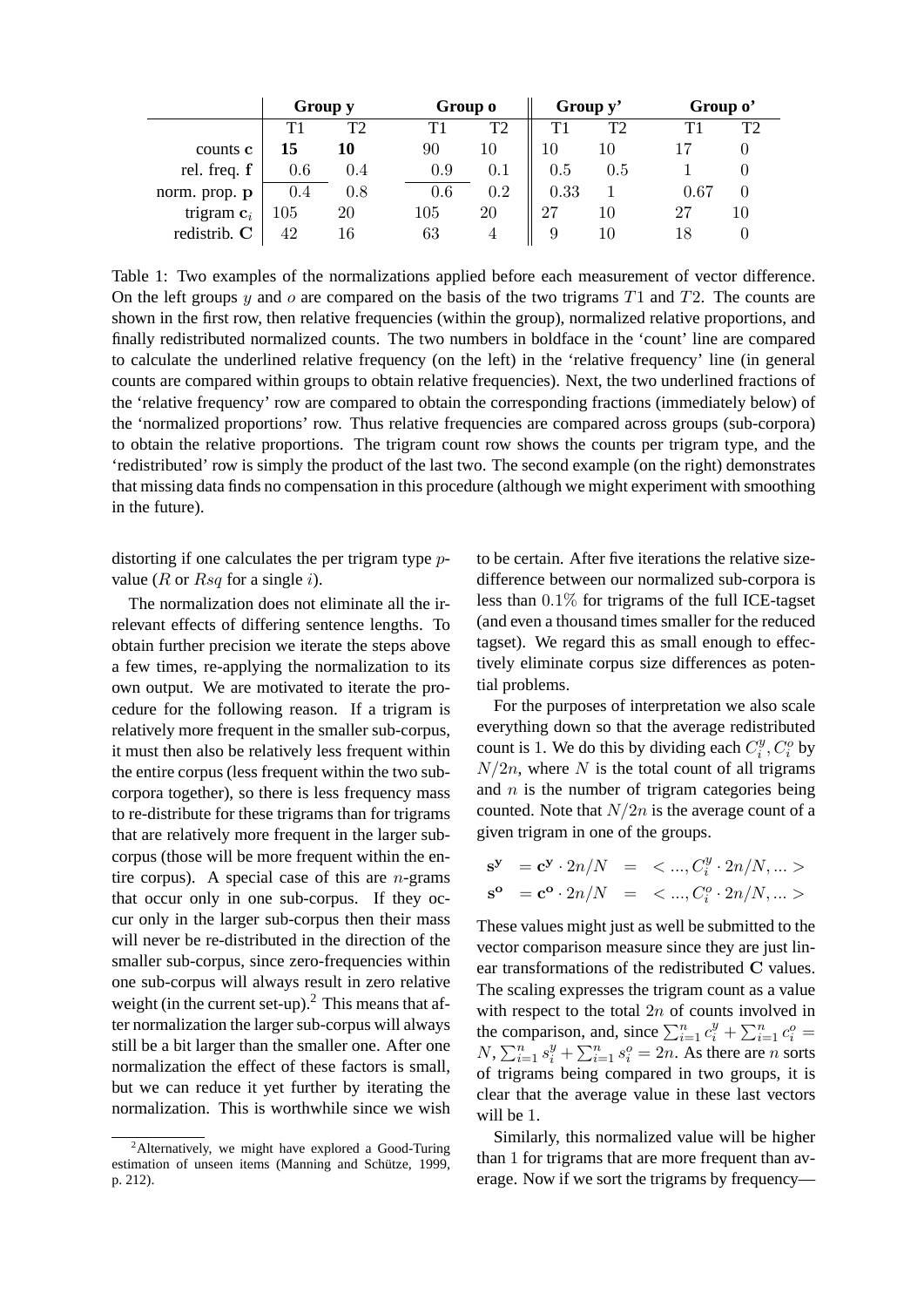or more precisely, by the weight that they have within the total  $R(sq)$  value, so by their per trigram  $R(sq)$  value—we get a listing of the POS trigrams that distinguish the groups most sharply. This list can be made even more telling by adding the raw frequency and a per-trigram p-value. It allows us to directly see significant under and overuse of POS trigrams, and thereby of syntax.

#### **3.3 Between-Permutations Normalization**

The purpose of this normalization is the identification of  $n$ -gram types which are typical in the two original sub-corpora. It is applied after comparing all the results of all the Monte Carlo re-shufflings.

The BETWEEN-PERMUTATIONS NORMALIZA-TION is similar to the last step of the withinpermutation normalization, except that the linear transformation is applied across permutations, instead of across groups (sub-corpora): for each POS trigram type  $i$  in each group (sub-corpora)  $g \in \{o, y\}$ , the redistributed count  $\mathbf{C}_i^{\mathbf{g}}$  $\frac{g}{i}$  is divided by the average redistributed count for that type in that group (across all permutations) $\overline{C_i^g}$  $\frac{g}{i}$ . Note that the average redistributed count is  $c_i/2$  for large numbers of permutations. The values thus normalized will be 1 on average across permutations.

Trigrams with large average counts between permutations are those with high frequencies in the original sub-corpora, and these contribute most heavily toward statistical significance. The normalization under discussion strips away the role of frequency, allowing us to see which POS trigrams are most (a)typical for a group. We note additionally that this normalization is useful only together with information on frequency (or statistical significance). Infrequent trigrams are especially likely to have high values with respect to  $\overline{\mathrm{C}_i^{\mathrm{g}}}$  $\frac{g}{i}$ . For example a trigram occurring only once, in one sub-corpus, gets the maximum value of  $1/0.5 = 2$  (as it is indeed very typical for this sub-corpus), while with a count of one it clearly cannot be statistically significant (moving between equally sized sub-corpora with a chance of 50 % during permutations). So it's best to calculate this normalization together with the per trigram pvalues.

#### **4 A Test Case**

We tested this procedure on data transcribed from free interviews with Finnish emigrants to Australia. The emigrants were farmers and skilled or semi-skilled working class Finns who left Finland in the 1960's at the age of 25-40 years old, some with children. Greg Watson of Joensuu University interviewed these people between 1995 and 1998, publishing about his corpus in *ICAME* 20, 1996 (Watson). He included both interviews with those who emigrated as adults (at seventeen years or older) and those who emigrated as children (before their seventeenth birthday). There are sixty conversations with adult-age emigrants and thirty with those who emigrated as children, totaling 305,000 words of relatively free conversation.

It is well established in the literature on secondlanguage learning that the language of people who learned the second language as children is superior to that of adult learners. We will test our idea about measuring syntactic differences by applying the measure to the two samples language from adult vs. child emigrants. The issue is not remarkable, but it allows us to verify whether the measure is functioning.

### **4.1 Results**

The two sub-corpora had 221,000 words for the older group and 84,000 words for the younger group, respectively. The sentences of the childhood immigrants were indeed substantially longer (27.1 tokens) than those of the older immigrants (16.3 tokens). So the within-permutation normalization was definitely needed in this case. The groups clearly differed in the distribution of POS trigrams they contain ( $p < 0.001$ ). This means that the difference between the original two subcorpora was in the largest 0.1% of the Monte Carlo permutations.

In addition we find genuinely deviant syntax patterns if we inspect the trigrams most responsible for the difference between the two subcorpora.

| $\mathbf{H}$<br><b>PRO</b> | $\mathbf{r}$ | $\log$ | tax<br>COP ADJ N/COM                     | in<br><b>PREP</b> | here<br>ADV |
|----------------------------|--------------|--------|------------------------------------------|-------------------|-------------|
| CONJ PRO COP               |              |        | and I was professional fisherman<br>ADJ. | N/COM             |             |

Both COP-ADJ-N/COM and N/COM-PREP-ADV accounted for a substantial degree of aggregate syntactic difference. The first pattern normally corresponds to an error, as it does in the two (!) examples of it above (there is a separate tag for plural and mass nouns). These are cases where English normally requires an article.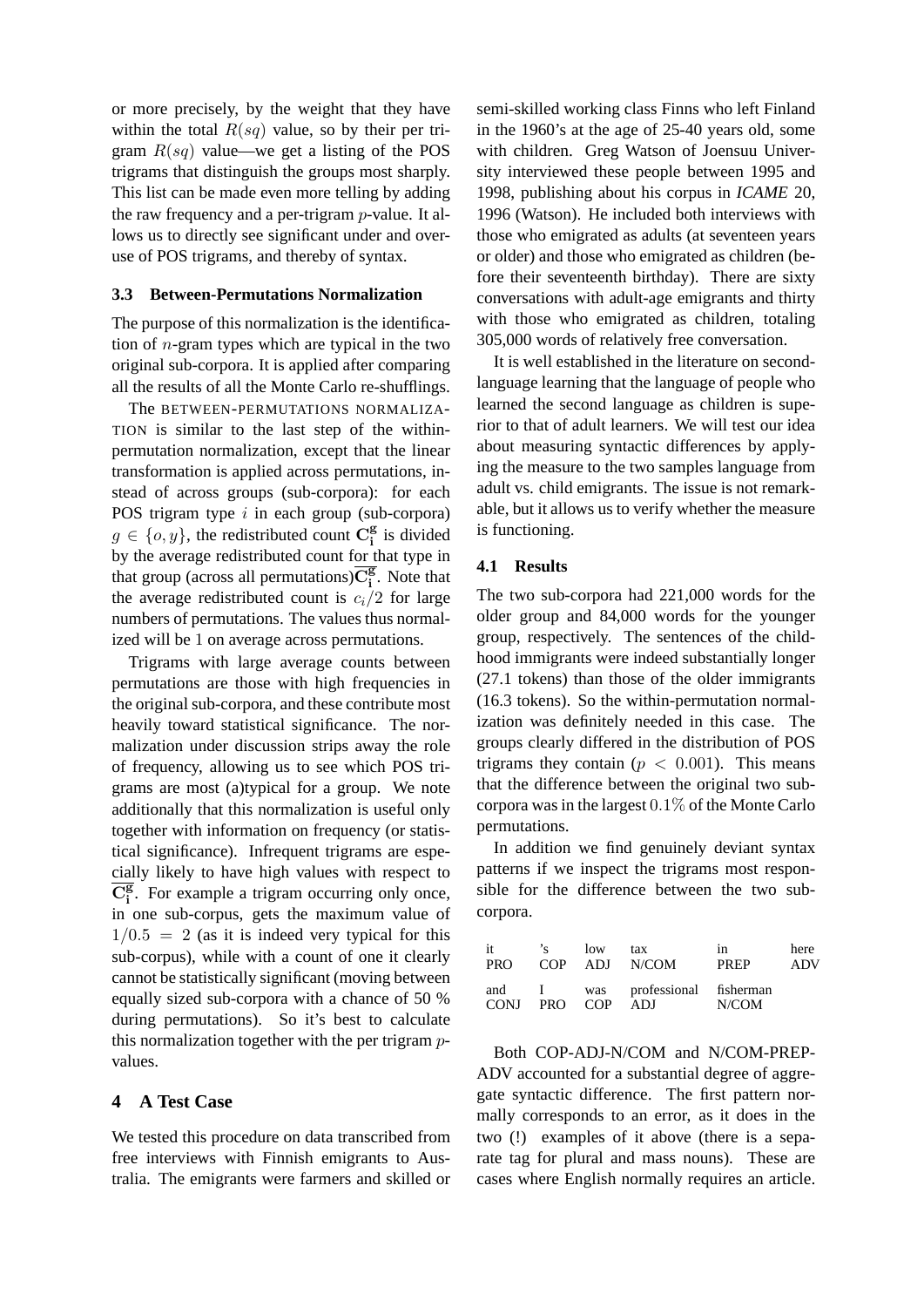Since Finnish has no articles, these are clear cases of transfer, i.e., the (incorrect) imposition of the first language's structure on a second language. The N/COM-PREP-ADV pattern (corresponding to the use of *in here*) is also worth noting, as it falls into the class of expressions which is not absolutely in error (*The material is in here*), but it is clearly being overused in the example above. Presumably this is a case of hypercorrection from Finnish, a language without prepositions. We conclude from this experiment that the procedure is promising.

On the other hand there were also problems, perhaps most seriously with the use of the tags denoting pauses and hesitations, where we found that the tag trigrams most responsible for the deviant measures in the corpora involved disfluencies of one sort or another. These tended to occur more frequently in the speech of the older emigrants. With the pauses removed (hesitations still in place) a list of the ten most frequent, significant trigrams for the older group is shown. Two random examples from the corpus are given for each in Table 2.

We suspect additionally that the low accuracy rate of the tagger when applied to this material also stems from the large number of disfluencies.

### **5 Conclusions and Prospects**

Weinreich (1953) regretted that there was no way to "measure or characterize the total impact one language on another in the speech of bilinguals," (p. 63) and speculated that there could not be. This paper has proposed a way of going beyond counts of individual phenomena to a measure of aggregate syntactic difference. The technique may be implemented effectively, and its results are subject to statistical analysis using permutation statistics.

The technique proposed follow Aarts and Granger (1998) in using part-of-speech trigrams. We argue that such lexical categories are likely to reflect a great deal of syntactic structure given the tenets of linguistic theory according to which more abstract structure is, in general, projected from lexical categories. We go beyond Aarts and Granger in Showing how entire histograms of POS trigrams may be used to characterize aggregate syntactic distance, in particular by showing how this can be analyzed.

We fall short of Weinreich's goal of assaying "total impact" in that we focus on syntax, but we

| 1              | roadworks       | and             | uh                      |
|----------------|-----------------|-----------------|-------------------------|
|                | hill            | and             | ah                      |
|                | N               | <b>CONJUNC</b>  | <b>INTERJEC</b>         |
| 2              | Ī               | reckon          | it                      |
|                | that            | take            | lot                     |
|                | <b>PRON</b>     | V               | <b>PRON</b>             |
| 3              | enjoy           | to              | taking                  |
|                | my              | machine         | break                   |
|                | <b>INTERJEC</b> | <b>PRON</b>     | V                       |
| $\overline{4}$ | but             | that            | $\overline{\mathbf{s}}$ |
|                | that            | I               | clean                   |
|                | CONJUNC         | <b>PRON</b>     | V                       |
| 5              | T               | $\overline{m}$  | uh                      |
|                | it              | $\cdot_{\rm s}$ | uh                      |
|                | <b>PRON</b>     | V               | <b>INTERJEC</b>         |
| 6              | now             | what            | what                    |
|                | changing        | but             | some                    |
|                | CONJUNC         | <b>INTERJEC</b> | <b>PRON</b>             |
| 7              | said            | it              | 's                      |
|                | all             | everybody       | has                     |
|                | <b>PRON</b>     | <b>PRON</b>     | V                       |
| 8              | bought          | that            | car                     |
|                | lead            | glass           | windows                 |
|                | V               | <b>PRON</b>     | N                       |
| 9              | that            | was             | different               |
|                | I               | was             | fit                     |
|                | <b>PRON</b>     | V               | ADJ                     |
| 10             | Oh              | lake            | lake                    |
|                | uh              | money           | production              |
|                |                 |                 |                         |

Table 2: The most significant and most frequent trigrams that were typical for the speech of the group of older Finnish emigrants to Australia compared to the speech of those who emigrated before their 17th birthday. The tag trigrams indicating pauses were removed before comparing the corpora, as these appear to dominate the differences. The examples illustrating the trigrams were chosen at random, and we note that the examples of the third sort of trigram involved tagging errors in the first and second elements of the trigram, and that other errors are noticeable at the seventh and eight positions in the list (where 'said' and 'glass' are marked as pronouns). We reserve the linguistic interpretation of the error patterns for future work, but we note that we will also want to filter interjections before drawing definite conclusions.